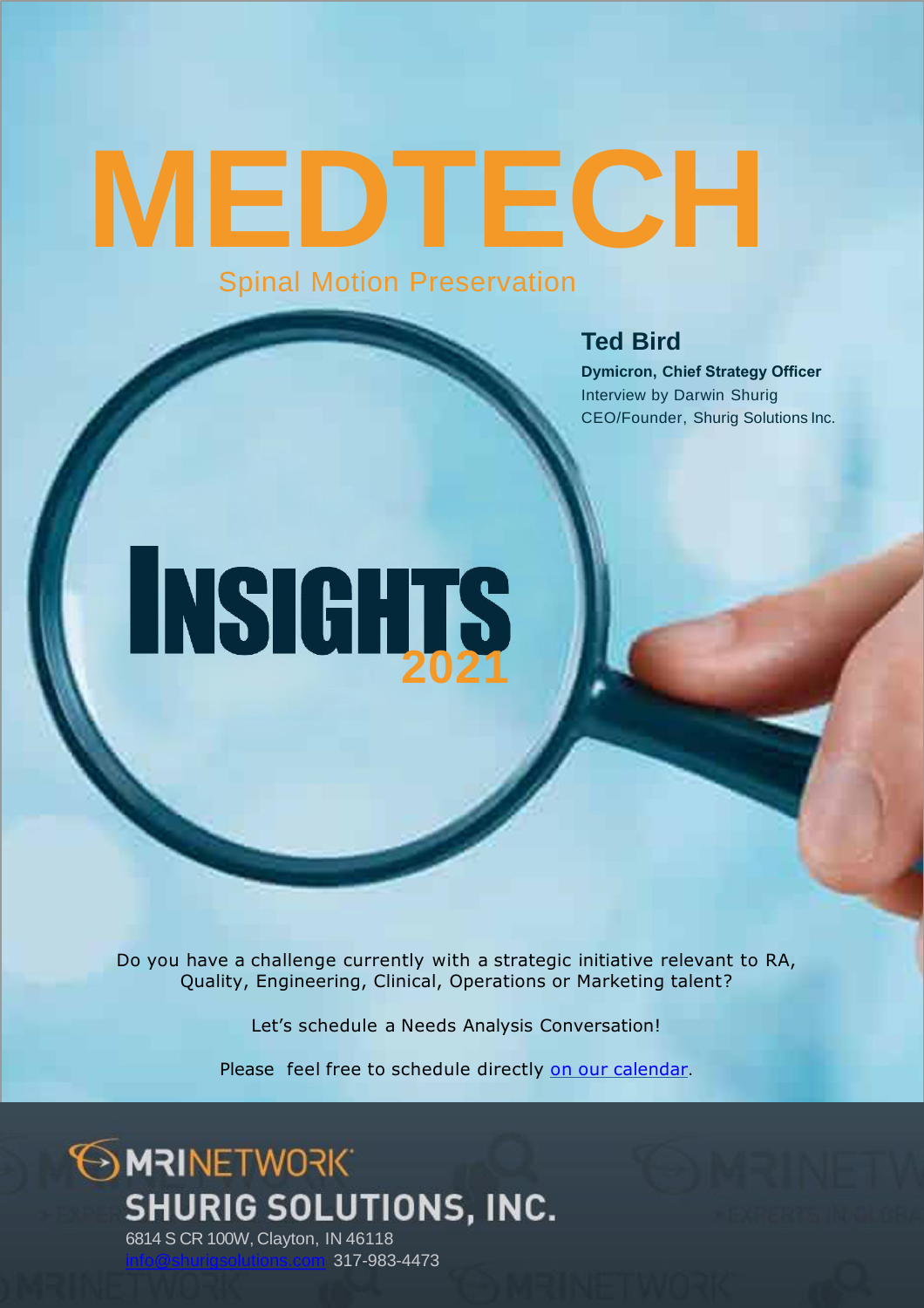

#### **DARWIN SHURIG**

PRESIDENT - SHURIG SOLUTIONS INC.

Darwin Shurig understands the key qualities that companies look for in candidates to grow market share, while enhancing their positive culture and team environment. He has a clinical background of over 20 years, including 15 years of sales experience within:

medical device, diagnostics, medical distribution, and sleep therapy; 8 years in sales management success; 3 years in operations; and extensive experience in negotiations and business development.

SSI has been growing for over 6 years with a focus on RA, Quality and Engineering within the Medical Device and Pharma industries. With over \$3 Million in revenue and a 91% offer acceptance rate, SSI is helping companies find unique talent that makes a difference, brings value, and decreases the risk of a mis-hire.



#### **Ted Bird**

Chief Strategy Officer - DYMICRON

Ted Bird has over 35 years of global commercial and executive leadership experience in the medical device industry. Ted is currently Chief Strategy Officer with Dymicron, a pre-commercial startup with a breakthrough next generation artificial cervical disc; and Principal of

Bird Medical Group, a strategic management consulting and go-to-market Medtech commercialization solutions provider. Ted is also currently on the Board of Novum Medical, a pre-commercial startup company with a proprietary bio-regenerative material for implantable musculoskeletal devices. He was previously the Chief Commercial Officer for Titan Spine, helping them achieve market-leading growth in the interbody spine fusion segment with a unique nano-textured titanium surface technology prior to an acquisition by Medtronic. Ted also served as Chairman of the Board for ApiFix, Ltd., a commercial stage Israeli startup company with a novel fusionless minimally invasive treatment alternative for Adolescent Idiopathic Scoliosis (AIS). ApiFix was acquired by Orthopediatrics in 2020. Mr. Bird also held key executive and management leadership positions at Orthofix, Depuy Spine, Medtronic Sofamor Danek, Johnson & Johnson Orthopedics, Microvasive, (Division of Boston Scientific) and Dyonics, (now Smith & Nephew). Ted graduated from Brown University in Providence, RI, with Bachelor's Degrees in International Relations and Political Science.

## [Link to Full Webinar](https://youtu.be/x4kraI1GUx8)

 $\overline{\bullet}$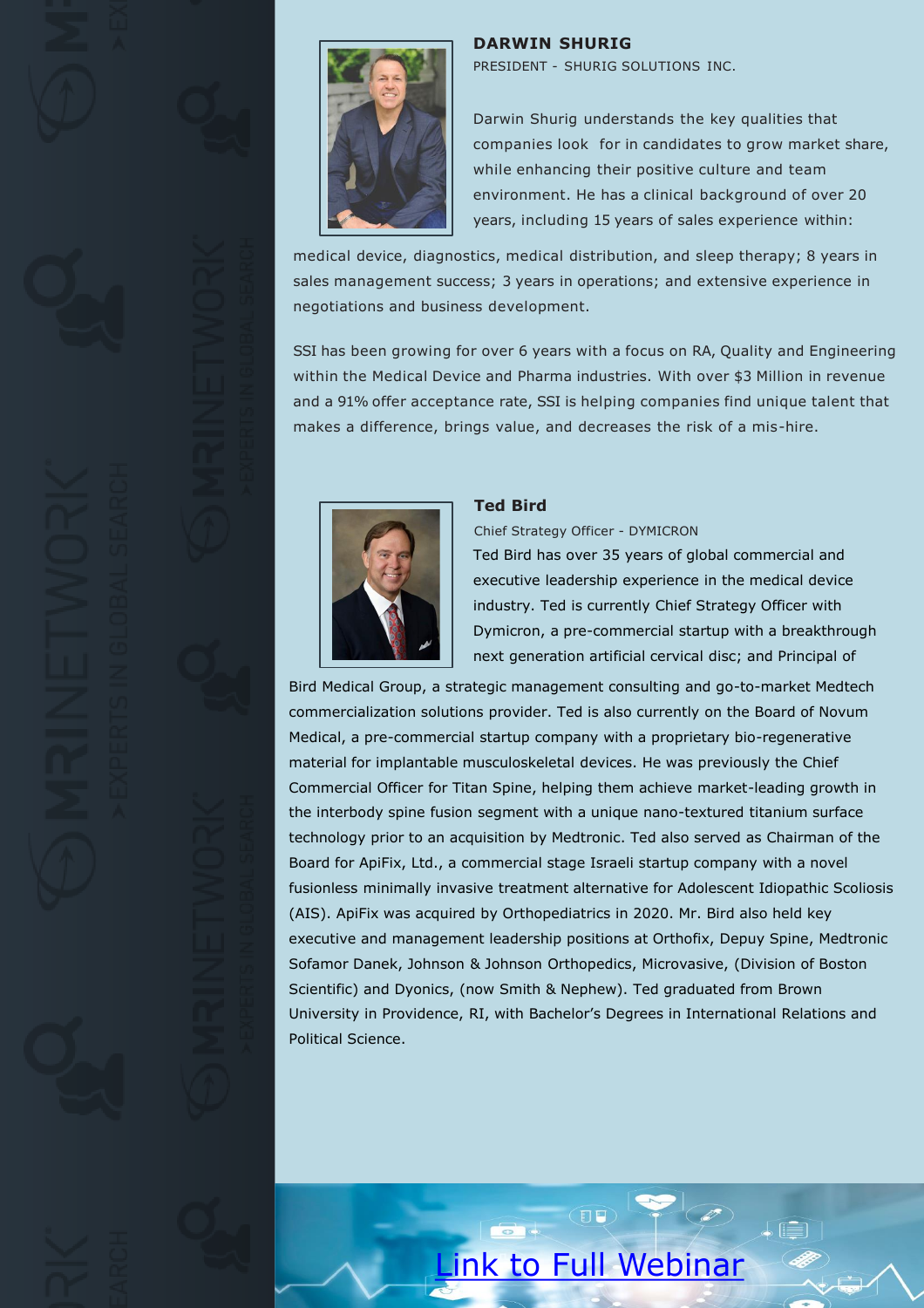#### **DYMICRON STORY**

**Ted:** The history of the company begins with the founder, Dr. Pope, a professor of biomaterials at Brigham Young University; was a pioneer in the manufacturing and application of man-made diamond, (called polycrystalline diamond), which he applied very successfully for industrial applications in deep earth mining. His work resulted in revolutionary changes in the oil drilling and recovery industry where these polycrystalline diamond drill bits were manufactured by Dr. Pope and his team at a company called U.S. Synthetic. The story of Dymicron began when Dr. Pope had a good friend who told him he had to go back to the hospital to undergo surgery for a failed hip implant**.** 

[Video Link 1](https://youtu.be/TwLL7IkGcow)

[Video Link 2](https://youtu.be/xdsQnGdFWYI)

The Story

It was the material that allowed a Ph.D. Engineer in Utah, to look at all the other artificial implants that were on the market and see a theme. They are all ball and socket design; which rotate around a central core. He matched that up with his Ph.D. experience in human anatomy/kinematics and discovered that it doesn't replicate the normal spinal motion. So, he developed a new design, which was a tri-lobe, three-ball and three-pockets, in order to more closely mimic the normal motion.

That design would not be possible with today's material of PEEK polyethylene, cobalt chrome, or titanium because they would just wear out. Polycrystalline diamond was perfect because it was the material that allowed that very innovative breakthrough design to come together. (Continue to video links)

#### **Big Company vs Small Company**

**Darwin:** Speak a little bit about your perspective of the larger company versus the smaller and how you make those types of decisions.

**Ted:** I have a passion for knowing that I'm working with an organization or on a project that is making a difference. It's not just another commodity or widget with a different color that we're just trying to sell. I do appreciate the big company experience, as you get tremendous training and professional development opportunities at companies like Johnson & Johnson, Medtronic, Stryker, etc. because they have tremendous resources to invest in their people.

[Video Link 1](https://youtu.be/arLahDGyQAU)

[Video Link 2](https://youtu.be/ivkzSItnkJk)

The frustration people have with bigger companies is that they move slowly. Also, many people stay too long with a bigger company because they think it is more stable than a start-up. That's not the case anymore with larger companies doing consolidations regularly, and sometimes you have to reinterview for your own position!

**Darwin:** Whatever they want to call it, Rightsizing, Downsizing.

**Ted:** With small companies, you get the flexibility, speed, and autonomy to move your career very quickly because you are given so much opportunity to gain experience. You can see tremendous career growth.

(Continue to video links)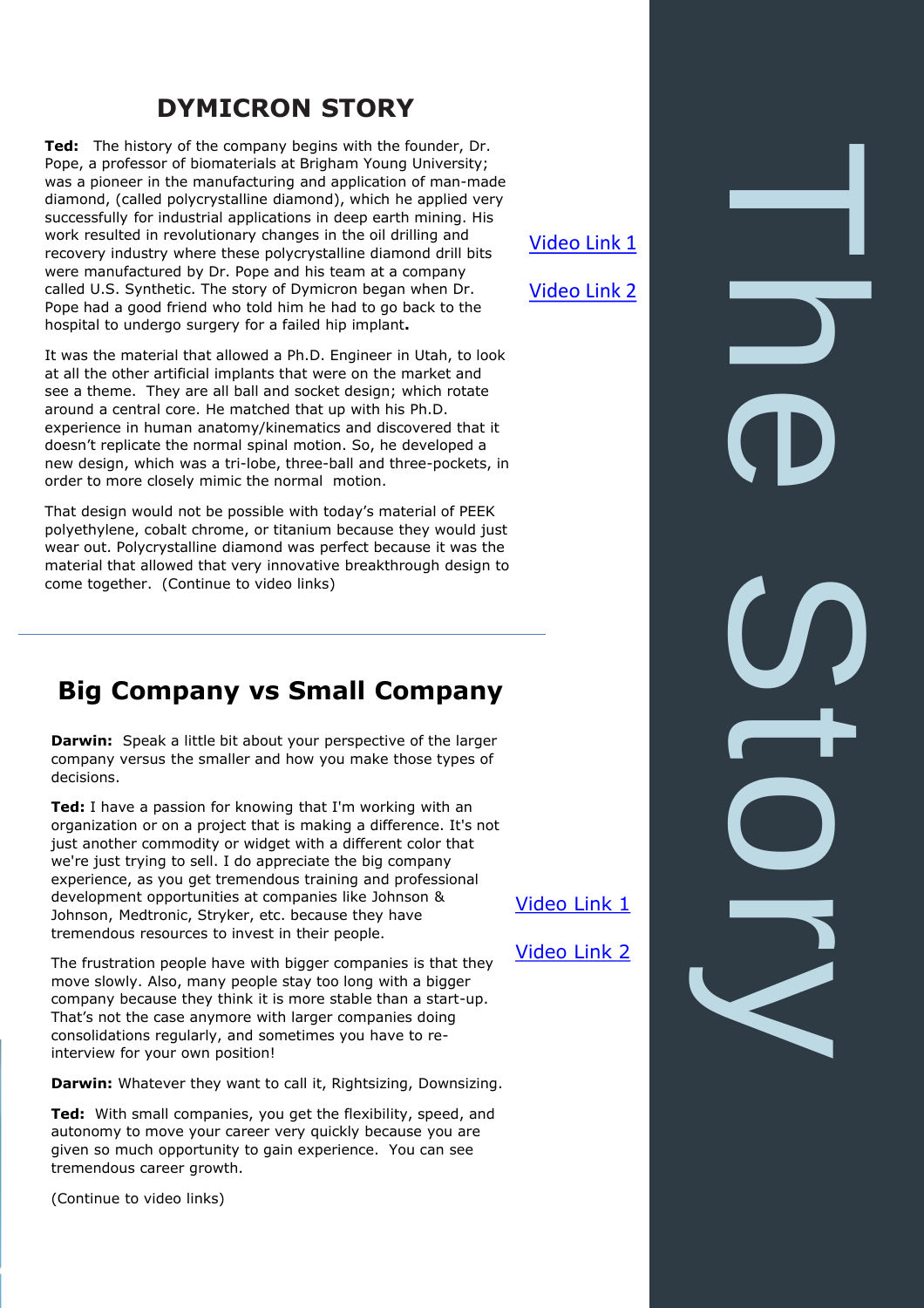#### **Product Leading Spinal Motion Market**

**Darwin:** Let's talk about the Spinal Motion Market. Design and material and some of the things that affect and differentiate Dymicron's product from the marketplace.

**Ted:** Dymicron is focused on the cervical total disc replacement market, and it's one of the hottest segments in the spine right now. Cervical disc degeneration is absolutely debilitating. Cervical TDR is now growing at double digits, almost 20% a year. There are over 350,000 cervical fixation procedures just in the US alone and only 10-15% of those are being addressed by artificial discs today. At least 80% of these procedures are suitable and can be done by discs, as there's more experience in multi-levels, hybrid constructs, etc. It's a very attractive growth space in spine.

**Darwin:** The fusion oftentimes results in another surgery, so in terms of benefit not only in the cost of motion vs fusion, but in the long run it's potentially less expensive vs fusion.

**Ted:** Currently, there are five products in the US Market approved by the FDA. These are all what I would call first-generation ball and socket designs that are performing well. Medtronic's Prestige is a metal-on-metal device. Centinel Spine is a metal on plastic with a fixed core design. Then there is Zimmer Biomet with its acquisition of LDR for their Mobi-C Disc that is a metal on plastic mobile core design. Orthofix acquired the M6-C Disc, which is viscoelastic type design but also with a ceramic core that has a cushioning effect. The big news in 2021 was the acquisition of Simplify Medical Disc by NuVasive, which is an MRI-friendly design comprised of PEEK on ceramic and with some unique implant dimensions.

**Darwin:** In terms of ball and socket you get more motion, less stability, so the challenge with the ball and socket, Dymicron solves.

**Ted:** Correct. Our product called Triadyme, (Tri for the tri-lobe and dyme for the polycrystalline diamond), is a revolutionary biomaterial and is a dual innovation device. Polycrystalline Diamond is almost entirely comprised of carbon and it's the strongest material in the universe. It doesn't wear, which means it's going to last; you're not going to have the wear debris, which leads to complications. The design mimics healthy spinal motion that can't be replicated by a simple geometric ball and socket design. The primary advantages are the virtual elimination of wear debris and superior kinematics. (Continue to video links)

#### **Wear Debris**

**Darwin:** Dymicron has a photo on the website that talks about the 14 million cycles of these different materials and shows the size of the breakdown in comparison and it's an amazing photo.

**Ted:** We did this test in a special lab in Germany and it confirmed that this biocompatible polycrystalline diamond at those high levels of motion will last beyond a patient's lifetime.

**Darwin:** When you look at hip and knee replacements, you get concerned that you might have to have them replaced again, so having this product where it's once in a lifetime is incredible.

**Ted:** It meets Dr. Pope's original vision when he started the company to provide a Medtech implant for the lifetime of the patients. (Continue to video links)

[Video Link 1](https://youtu.be/EziB9p7IMsk)

[Video Link 2](https://youtu.be/KAJbupxrrL4)

[Video Link 3](https://youtu.be/wHyGaZ73sH8)

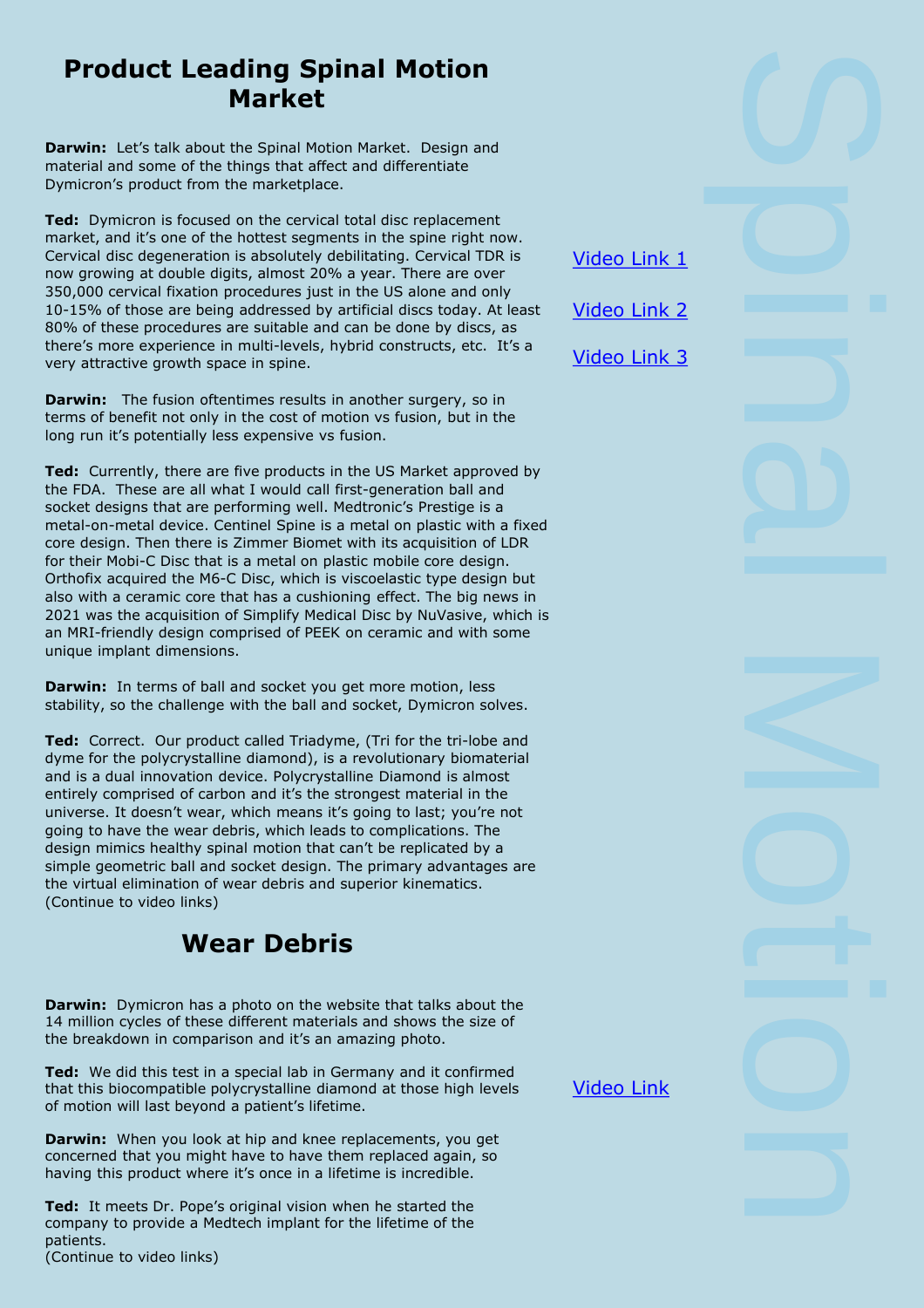#### **Wear Debris & Competition**

**Ted:** The FDA is concerned about wear debris. They had a special panel in 2019, the Immunology Devices Panel, that discussed the topic of immunological responses to metalcontaining products regulated as medical devices. They are very interested in what we're doing here at Dymicron.

The problem with implants, in general, is wear debris. 2-10% of the problems are from infections in patients. Fracture failure or bone fracture is another 5-10%. Over 50-70% is because the implant gets loose because of the inflammation from the debris created by wear, called Aseptic Osteolysis.

**Darwin:** Wear debris is such a huge challenge in terms of polyethylene, about 70% of the wear debris comes from those types of materials. When you look at inflammation, what it does at a cellular level, the complications there, and the loosening of the implant from the Osteolysis, the fact that Dymicron is eliminating that risk is such a huge benefit to patients.

(Continue to video link)

#### **Career Advice**

**Darwin:** Talk a little about how important it is to have a plan for your career and how you manage that process. Share how you made some of those decisions in your career progression.

**Ted:** My plan was to dive in, not just sit back and scratch my head. When you get an opportunity, I advise you to take it, especially if it's international. When you look at taking responsibility outside the US, it's such a great opportunity for you to learn different cultures and different ways of doing business. My definition of a true leader is getting others to follow voluntarily, and that is through earning trust.

My advice to those starting their careers is don't look sideways, continue to look down the road. Fill your career with as much experience as you can. Volunteer, sign up for projects, reach out to other departments. If you are in marketing, spend time with the engineers. If you're in engineering spend time with the sales and marketing team and get into the field. Understand what goes on in the sales force. If you're with a bigger company, sign up for all those great management training opportunities.

My focus was to learn as much as I could to add to my experience with the goal of being well-rounded so that one day, I would be well equipped as a CEO or President.

My advice is to have a plan and focus on serving others. I'm a big believer in Servant Leadership.

**Darwin:** I always say our goal every day is to bring other people value. If you focus on bringing people value and you're genuine, it's going to be a win-win situation. (Continue to video links)

[Video Link](https://youtu.be/q7MHIBFlmS8)

[Video Link 1](https://youtu.be/q7MHIBFlmS8)

Career Advice

[Video Link 2](https://youtu.be/q7MHIBFlmS8)